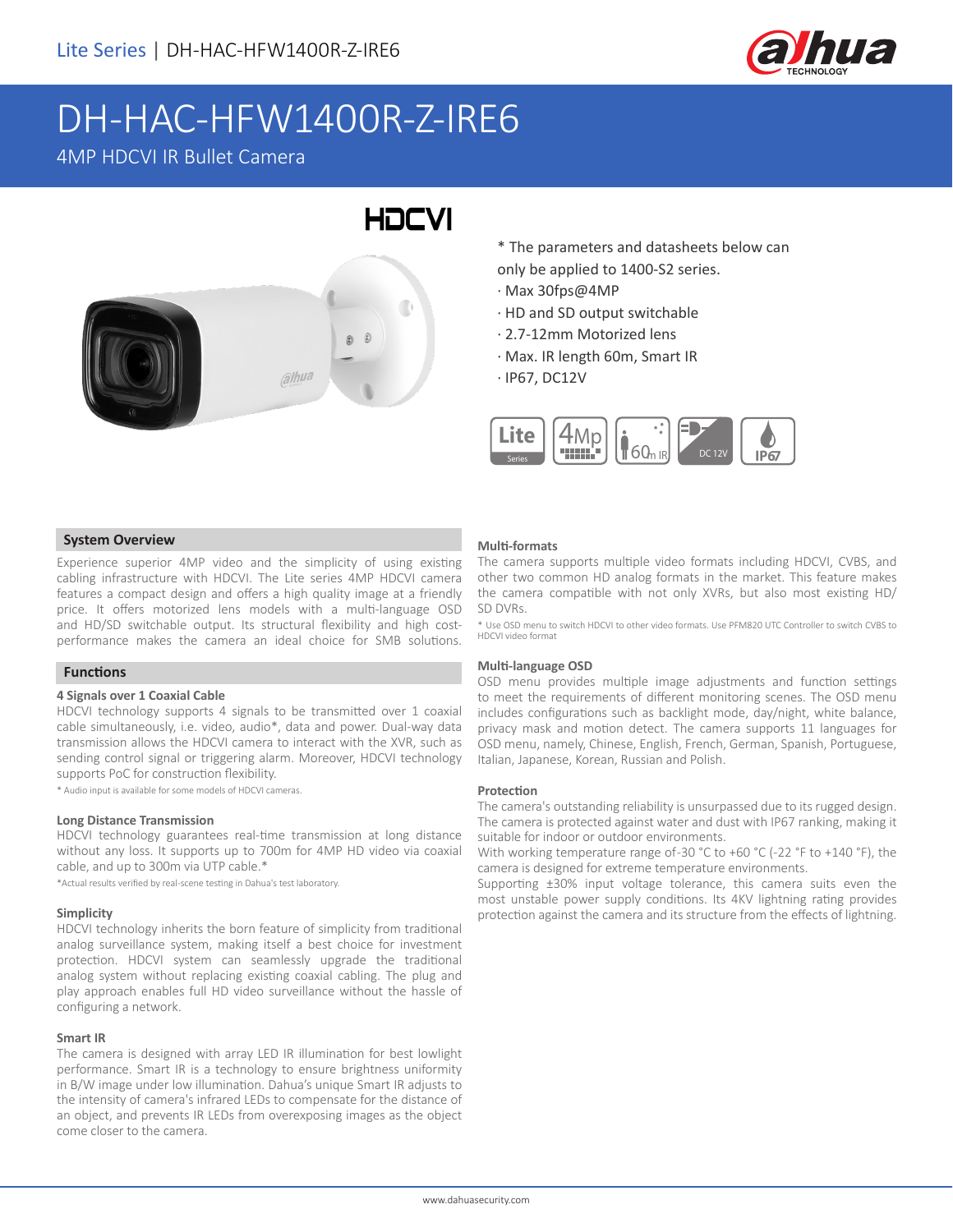# Lite Series | DH-HAC-HFW1400R-Z-IRE6

## **Technical Specification**

|--|

| Image Sensor                | 1/2.7" CMOS                                  |
|-----------------------------|----------------------------------------------|
| <b>Effective Pixels</b>     | 2560(H)×1440(V), 4MP                         |
| <b>Scanning System</b>      | Progressive                                  |
| Electronic Shutter Speed    | PAL: 1/25~1/100000s<br>NTSC: 1/30~1/100000s  |
| Minimum Illumination        | 0.03Lux/F1.8, 30IRE, OLux IR on              |
| S/N Ratio                   | More than 65dB                               |
| <b>IR Distance</b>          | Up to 60m (197feet)                          |
| IR On/Off Control           | Auto / Manual                                |
| <b>IR LEDS</b>              | 4                                            |
| lens                        |                                              |
| Lens Type                   | Motorized lens / Fixed iris                  |
| Mount Type                  | Board-in                                     |
| Focal Length                | $2.7 - 12$ mm                                |
| Max Aperture                | F1.8                                         |
| Angle of View               | H: 92°~29°<br>$V: 49^{\circ}$ ~ $16^{\circ}$ |
| <b>Focus Control</b>        | Motorized                                    |
| <b>Auto Focus</b>           | N/A                                          |
| <b>Close Focus Distance</b> | 800mm<br>31.50"                              |

# DORI Distance

Note: The DORI distance is a "general proximity" of distance which makes it easy to pinpoint the right camera for your needs. The DORI distance is calculated based on sensor specification and lab test result according to EN 62676-4 which defines the criteria for Detect, Observe, Recognize and Identify respectively.

|            | <b>DORI</b>       | <b>Distance</b> |             |  |
|------------|-------------------|-----------------|-------------|--|
| Definition |                   | Wide            | Tele        |  |
| Detect     | 25px/m (8px/ft)   | 67m(220ft)      | 198m(650ft) |  |
| Observe    | 63px/m (19px/ft)  | 27m(89ft)       | 79m(259ft)  |  |
| Recognize  | 125px/m (38px/ft) | 13m(43ft)       | 39m(128ft)  |  |
| Identify   | 250px/m (76px/ft) | 7m(22ft)        | 19m(62ft)   |  |

## Pan / Tilt / Rotation

| Pan/Tilt/Rotation | $Pan: 0^{\circ} \approx 360^{\circ}$<br>Tilt: $0^\circ \approx 87^\circ$<br>Rotation: $0^\circ \approx 360^\circ$ |
|-------------------|-------------------------------------------------------------------------------------------------------------------|
| Video             |                                                                                                                   |
| Resolution        | 4MP (2560×1440)                                                                                                   |
| Frame Rate        | 25/30fps@4MP, 25/30fps@1080P                                                                                      |
| Video Output      | 1-channel BNC high definition video output / CVBS<br>video output (Can switch)                                    |
|                   |                                                                                                                   |

| Day/Night                                 | Auto (ICR) / Manual                                                                                                               |
|-------------------------------------------|-----------------------------------------------------------------------------------------------------------------------------------|
| <b>OSD Menu</b>                           | Multi-language                                                                                                                    |
| <b>BLC Mode</b>                           | BLC / HLC / DWDR                                                                                                                  |
| <b>WDR</b>                                | <b>DWDR</b>                                                                                                                       |
| Gain Control                              | AGC.                                                                                                                              |
| Noise Reduction                           | 2D                                                                                                                                |
| <b>White Balance</b>                      | Auto / Manual                                                                                                                     |
| Smart IR                                  | Auto / Manual                                                                                                                     |
| Certifications                            |                                                                                                                                   |
| Certifications                            | CE (EN55032, EN55024, EN50130-4)<br>FCC (CFR 47 FCC Part 15 subpartB, ANSI C63.4-2014)<br>UL (UL60950-1+CAN/CSA C22.2 No.60950-1) |
| Interface                                 |                                                                                                                                   |
| Audio Interface                           | N/A                                                                                                                               |
| Eelectrical                               |                                                                                                                                   |
| Power Supply                              | 12V DC ±30%                                                                                                                       |
| Power Consumption                         | Max 11.5W (12V DC, IR on)                                                                                                         |
| <b>Environmental</b>                      |                                                                                                                                   |
| <b>Operating Conditions</b>               | -30°C ~ +60°C (-22°F ~ +140°F) / Less than 95% RH<br>* Start up should be done at above-30°C (-22°F)                              |
| <b>Storage Conditions</b>                 | -30°C ~ +60°C (-22°F ~ +140°F) / Less than 95% RH                                                                                 |
| Ingress Protection & Vandal<br>Resistance | <b>IP67</b>                                                                                                                       |
| Construction                              |                                                                                                                                   |
| Casing                                    | Aluminium                                                                                                                         |
| <b>Dimensions</b>                         | 209.9mm×90.4mm×90.4mm (8.26"×3.56"×3.56")                                                                                         |
| Net Weight                                | $0.55$ kg $(1.21$ lb)                                                                                                             |
| <b>Gross Weight</b>                       | 0.70kg (1.54lb)                                                                                                                   |